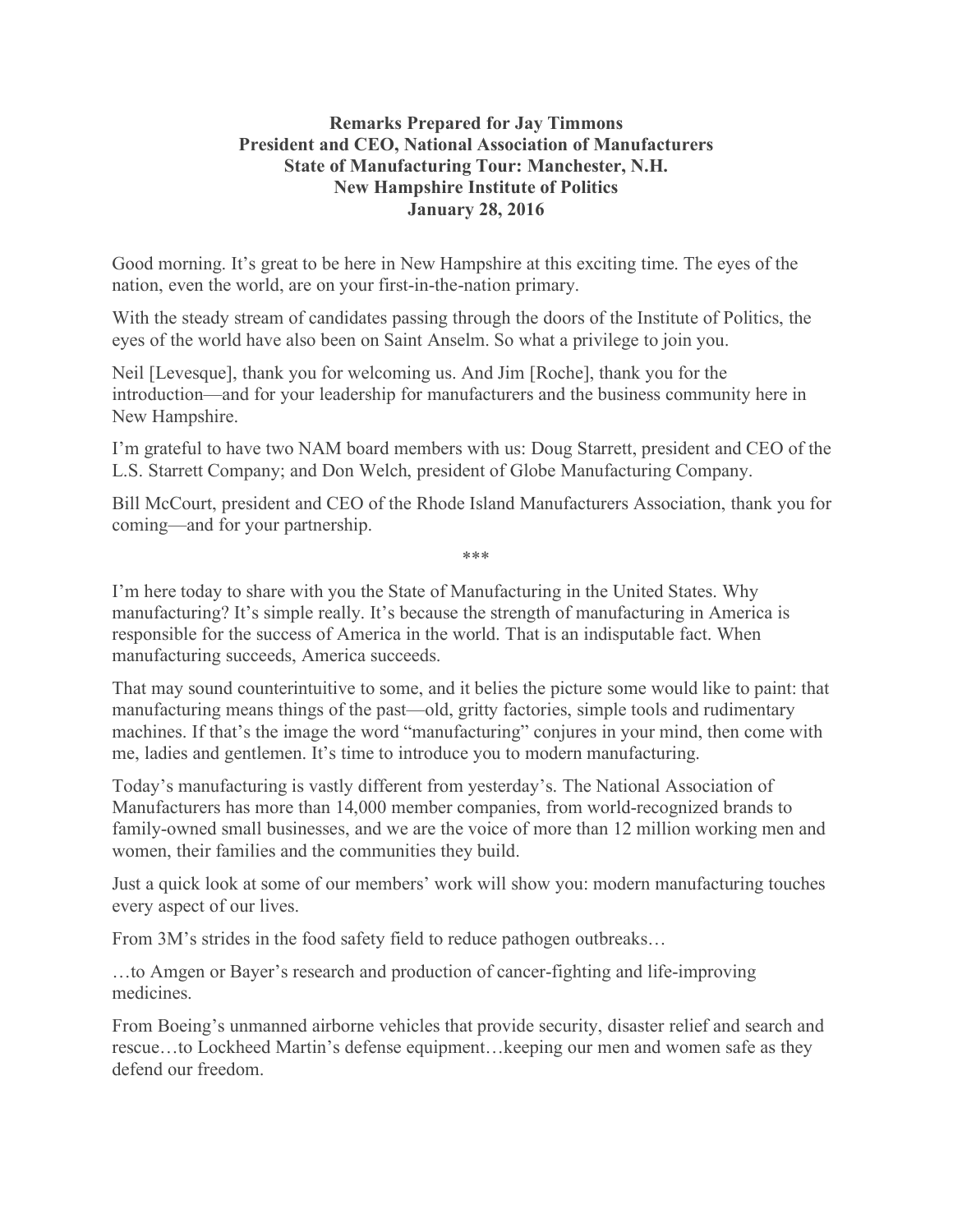We're talking about everything from a small firm turning recycled materials into sustainable packing…

…to the vast new world of the Internet of Things, where everyday objects are now digitally interconnected by the web.

First it was our phones. Then it was our thermostats, our watches, our cars. Soon it will be everything from our contact lenses to our entire homes…from smart wallboard, to autonomous automobiles, to transcontinental pipelines.

Thanks to Honeywell, for example, you can control your home security, lighting and energy management with the touch of a button from around the world.

And thanks to a new initiative from AT&T and its corporate partners, major U.S. cities will turn into "Smart Cities"—linking infrastructure in a digital ecosystem to improve energy use, traffic flow, crime reduction and more.

That's the Internet of Things…and that's modern manufacturing.

By some estimates, 26 billion objects will be linked together by the Internet by the year 2020. Manufacturing is truly changing everything…and all these things are changing America and changing our lives.

That's why, today, manufacturing in the United States is leading an innovation revolution—a revolution that will win us jobs, raise standards of living and restore our mantle of leadership around the world.

While more than 12 million people across the country work in manufacturing, our sector supports another six million jobs in other areas. Our industry contributes more than \$2 trillion to national GDP. If U.S. manufacturing were its own country, it would be the ninth-largest economy in the world.

\*\*\*

Here in New Hampshire, manufacturing adds about \$7.7 billion to the state economy. And over 10 percent of New Hampshire's non-farm workforce is employed by manufacturing.

We are the backbone of the economy, and we have the biggest multiplier effect of any industry. For every dollar invested in manufacturing, another \$1.40 is added to the economy. It's why manufacturing—more than any other industry—improves our way of life and builds communities.

So, you see, the state of manufacturing matters. It matters for the state of our union.

Every day across this country, manufacturers go to work, competing to win. New technologies, affordable energy and world-leading productivity have given the United States a competitive advantage in the global marketplace. But obstacles are still in the way of forging an economy that lives up to our people—and to the potential we can unleash.

Unavoidable headwinds, like global economic weakness and worldwide instability, have roiled manufacturing. While this will be slow to change, our leaders right here in our own country have at this moment the power to fix other self-imposed barriers to opportunity and success.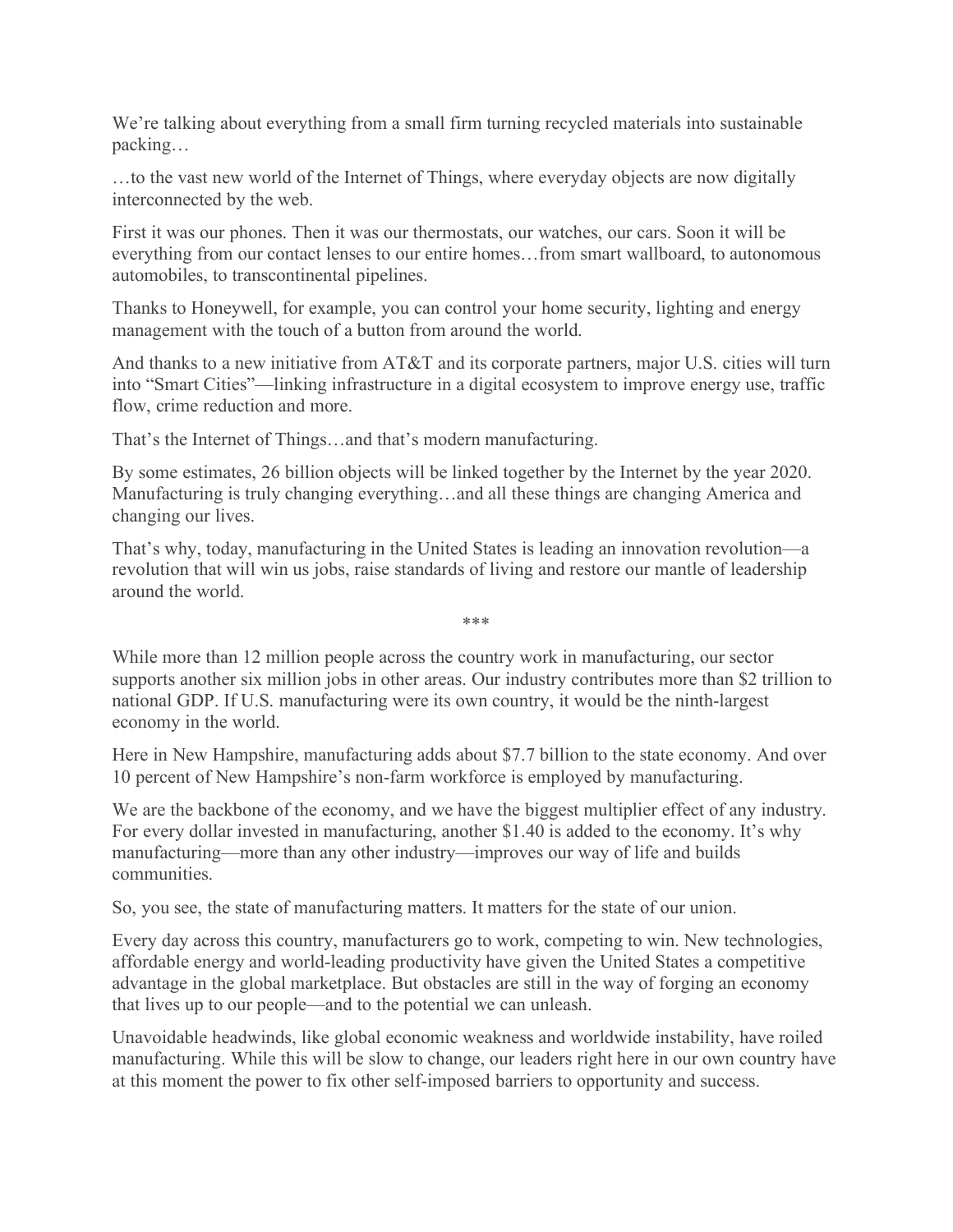They can fix policies in Washington that imperil our promise.

These barriers exist because Washington hasn't yet summoned the will to change them. And because "We The People," in some ways, haven't done enough to fight for manufacturing as essential to American Exceptionalism and our future.

Just as "American Idol" is entering its final season this year, it's also time to stop selecting political candidates based on how they sound, rather than what they can actually do for manufacturing and our country.

Of course, if you listen to the candidates who are out campaigning today—here in New Hampshire and elsewhere—they all embrace manufacturing and pledge their support…at least rhetorically.

And the same is true of many of our leaders in Congress and state capitals—and among the general public. By and large, we all believe in standing with the great men and women who make things in America.

But words alone won't change the business climate or create more jobs. We need the right public policy agenda for that.

At the NAM, we want to make it easy on our leaders. We're spelling out exactly the right policies for manufacturers to compete and win, so that America can compete and win.

Today, we're unveiling our 2016 Agenda for Economic Growth and American Exceptionalism.

"Competing to Win" is an agenda that is guided by four core values that also happen to be foundational principles of this country that we love.

The first of these is free enterprise: powerful market forces that drive innovation and growth better than any system ever conceived in the history of mankind.

The second is competitiveness: our ability to expand markets and succeed in the global economy.

The third is individual liberty: the creativity and entrepreneurship unleashed by protecting, defending and advancing the basic freedoms enshrined in our Constitution and Bill of Rights.

And the fourth, equal opportunity: our shared belief that every one of us, if given the chance, has the potential to contribute to the success of our companies, our communities and our country.

Every policy proposal supports these principles—which are also the values that have made and that will keep America exceptional.

This document outlines how policymakers can help our industry, our economy and our country reach our full potential. We zero in on 11 areas:

- tax;
- trade;
- energy;
- environment:
- transportation and infrastructure;
- labor:
- immigration;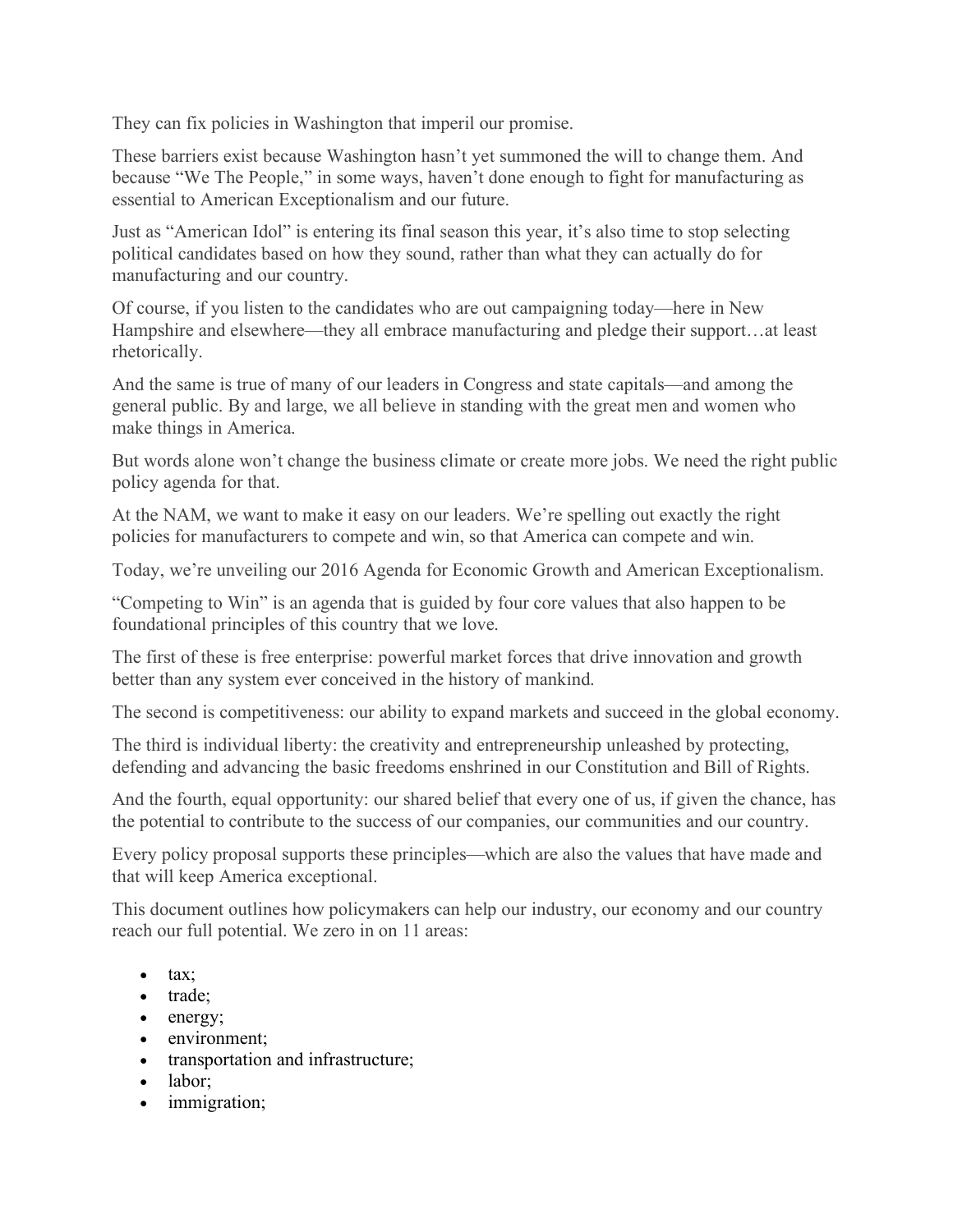- workforce;
- health care;
- research, innovation and technology; and
- regulatory and legal reform.

It goes into great detail on policy specifics—more detail than we have time for this morning.

But our message is this: if a candidate really wants to be a manufacturing president, this is the agenda.

If Congress wants to energize the manufacturing economy, this is the legislative checklist.

And, if you want to be a manufacturing voter, this is your guide to the issues that affect our livelihood and our families.

Start with taxes. To unleash a wave of job creation and growth, we have to fix our broken, decrepit tax code. Companies in America pay a higher tax rate than their competitors in every other developed, major economy.

We want to lead in the global economy, but our tax code means we're starting from behind.

Comprehensive tax reform means…

- 6.5 million jobs added to the U.S. economy over 10 years;
- Lower tax burdens for companies of all sizes, including the millions of small businesses that drive job creation in America;
- Driving down the corporate rate to 25 percent or lower; and
- Moving away from a seemingly prehistoric tax system that taxes worldwide income to a modern, territorial system so U.S. companies can compete on a level playing field when they do business overseas.

Isolation does not work. Just ask the North Koreans. We live in a global economy, one we were the catalyst to creating in order to lift the fortunes of all people around the world.

Our tax system needs to recognize that reality and so does our trade policy.

That's why our trade agenda has to be robust and forward-leaning. We can't rely on the U.S. market as the sole source of growth when 95 percent of our potential customers live outside our borders. We need to kick down longstanding trade barriers to open markets abroad, in order to create jobs at home. And then we need to get to work improving our own U.S. rules to promote greater competitiveness and access overseas.

Manufacturers have a proud history of advocating for free trade. But we are a nation of laws, and we demand adherence to international trade commitments and rules to ensure fair trade.

It's a similar story in the energy world.

Our access to diverse, affordable and reliable energy is a tribute to American innovation. Because we now have access to a wide array of domestic energy sources that was once unimaginable, we have the potential to be far less reliant on others for our energy needs and to be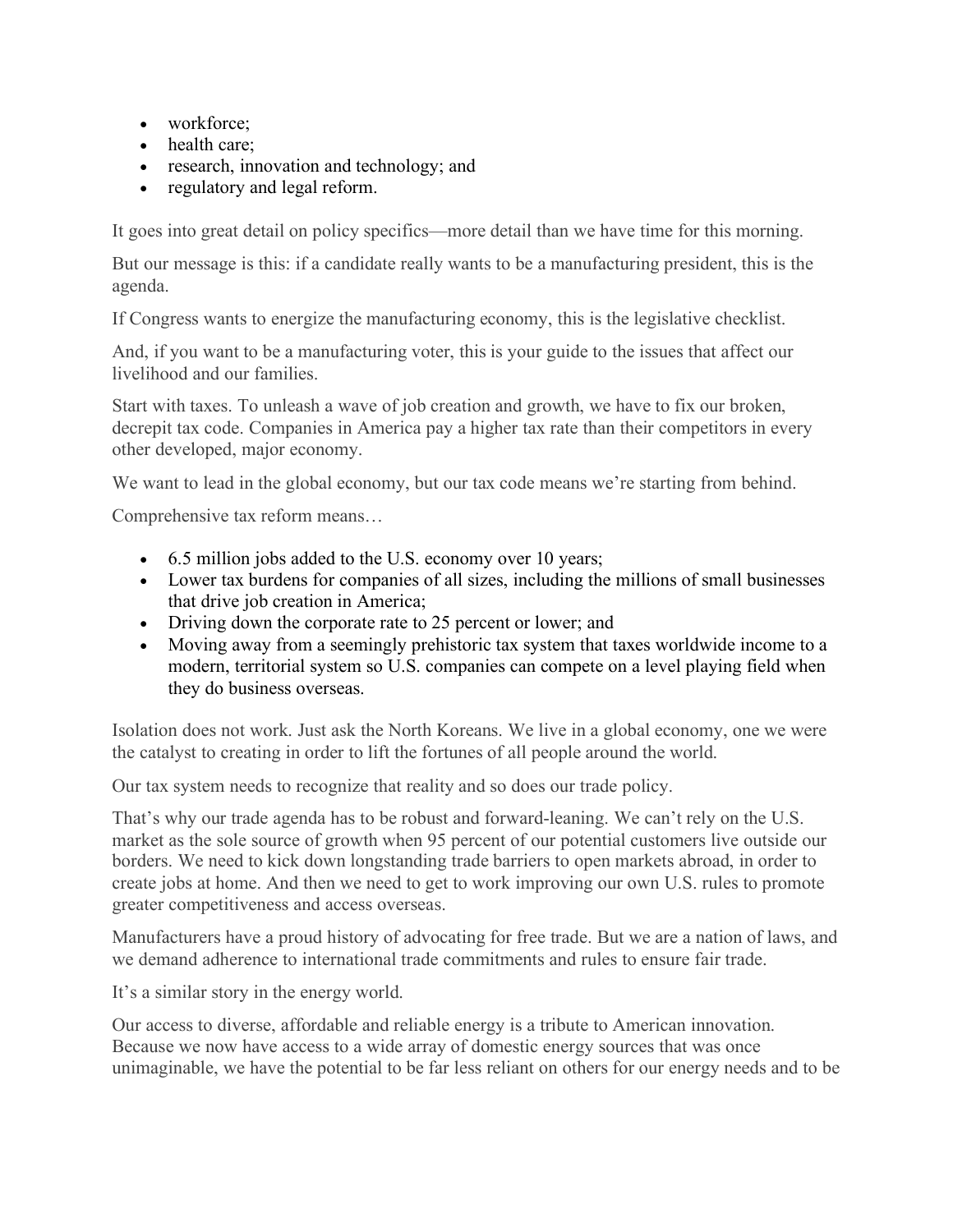able to export energy to other countries. In this area, Washington's policies need to be recalibrated to propel us forward.

To keep our energy supply reliable and affordable, we can't pick and choose among energy sources. We need to encourage the use of all of them.

Our leaders can approve and build new oil and natural gas pipeline projects that improve energy access—particularly in the Northeastern United States, where this infrastructure is lacking. And they can support measures to enhance the deployment of energy-efficient technologies.

And that last point—energy efficiency—brings us to the environment.

Manufacturers are not only committed to protecting the environment through greater sustainability and reduced emissions, we are leading the way.

The United States has reduced its greenhouse gas emissions over the past decade more than any other nation, and that reduction has been led by manufacturers who have reduced greenhouse gas emissions by more than 10 percent since 2005. Ozone levels are down 25 percent since 1990, and they continue to fall. All this has happened while manufacturers' value to the economy has more than doubled.

Manufacturers are eager to continue leading the way. In order for us to do that, we have to strike a balance between our laudable ambitions for improving our environment and what is actually commercially feasible. America should be, and can be, an economic and environmental leader.

Lawmakers need to work together to commit to modernizing outdated environmental laws written during a bygone era known for rotary phones and the Beatles. We can't build a sustainable future if we're coping with laws written for a nation and world that, frankly, no longer exist.

Likewise, we aren't going to build a modern economy when we are relying on a frail and crumbling infrastructure.

Go elsewhere in the world and you will be a witness to the most up-to-date infrastructure and intermodal systems that exist. But here in America, congestion and deteriorating roads threaten not only our quality of life but also our very ability to compete economically.

Late last year, we saw some green shoots of progress when Congress finally passed a multiyear surface transportation authorization bill.

But that success was nearly a decade in the making. We need more. We need greater commitment to build the system of the future.

Our ports and inland waterways need to be upgraded to remain world class, and the U.S. aviation system, which catapulted the connectivity of nations and people, must remain second to none. If we don't keep moving forward, transporting people and products in America will become slower, costlier and riskier. We can do better—and create jobs along the way.

But let's cut to the chase: more and better jobs are exactly what officeholders and candidates should have as their number-one priority. There is no contest. There are no more creative, conscientious, industrious or productive workers than right here in the U.S. That's something to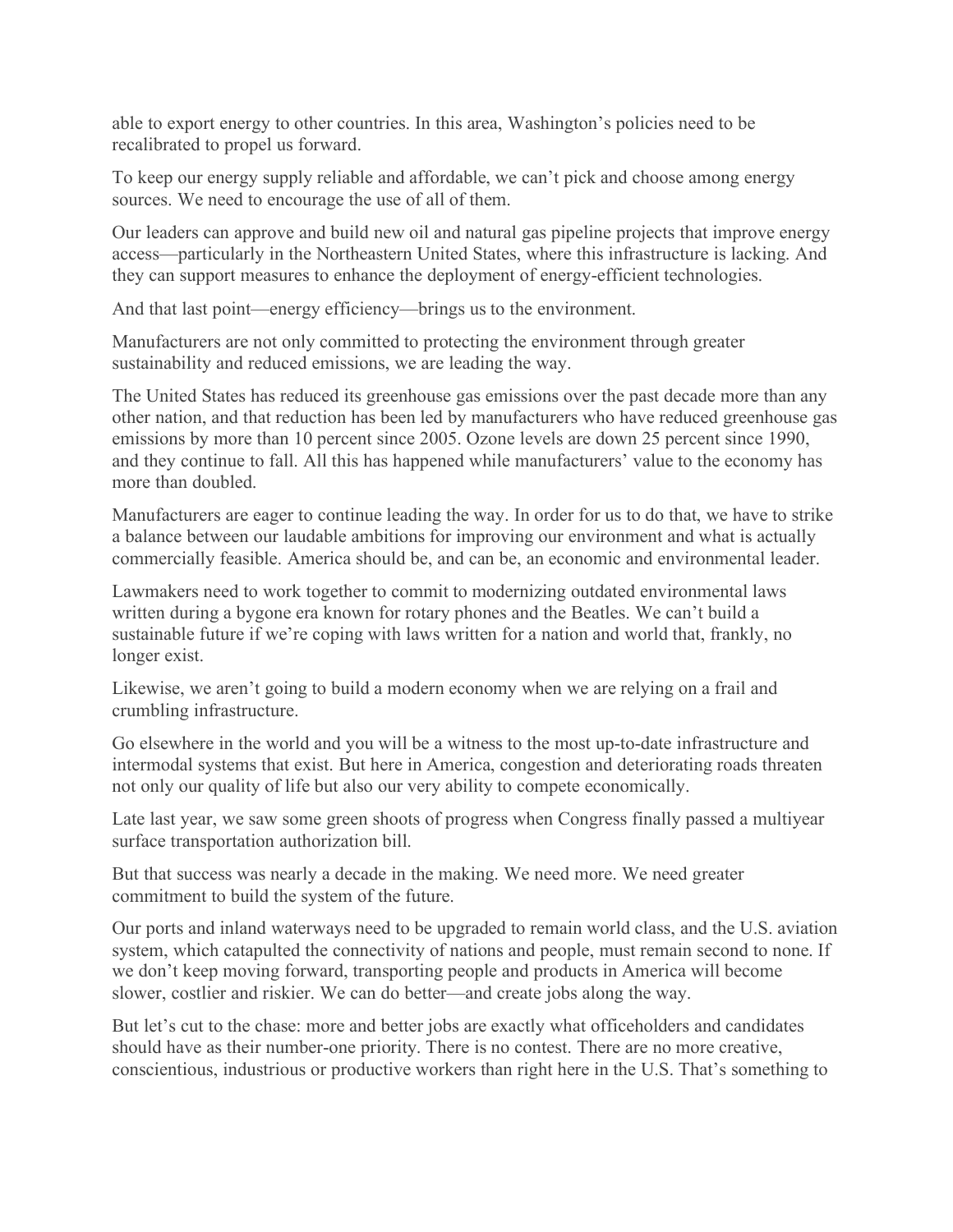celebrate. That's something to build upon. And to do that, we need labor laws and workplace regulations that reflect the dynamics of modern manufacturing.

The 21st-century workplace must incentivize employees to remain in the manufacturing sector. Compensatory time off, flexible work arrangements…these are contemporary ideas that work.

Now over the past seven years, we've seen some regulations from the National Labor Relations Board that are doing the exact opposite…making doing business more expensive and hiring workers more difficult. But it's understandable when you have members of the powerful board who have never run a business and had to grow jobs.

Our people and our economy are strong because of our diversity as a nation as well. Here's a fact, whether some candidates like it or not: we are a nation of immigrants. We attract the best and the brightest, the most industrious, to our shores. So let's quit pretending that xenophobia is somehow good for our nation. Instead, let's acknowledge that our immigration system is broken. Let's fix it and get it right.

Instead of hostility and vitriol directed at 12 million human beings who happen to be undocumented, let's figure out how to enable them to contribute to America's success. Let's advance a rigorous and fair employment verification system….Institute a border security plan that allows for free trade and improved security….Increase the number of employment-based visas….Streamline the employment-based green card system and allow for those that are unused to roll over from year to year.

Our country thrives when we meld cultures and build communities. And manufacturing thrives when we have access to a skilled and productive workforce. Over the next decade, we will likely need to fill 3.4 million manufacturing jobs.

But 2 million of those jobs are going to go unfilled because there's a shortage of workers with the right skills—often high-tech skills. That's what we call the "skills gap."

Part of the problem is that only 37 percent of parents encourage their kids to pursue manufacturing careers, and only 18 percent view manufacturing as a top career choice. One way that perception will change is by updating and invigorating our training programs.

Industry partnerships between companies and schools need to increase, and curriculum needs to better align with work-based learning opportunities.

And in the world of cyber-learning, let's quit protecting old ways of learning and make credit transfers simpler—so that it's easier for students to earn the credentials they need.

Failing to close the skills gap affects all of us. It means lost innovation and lower productivity. It represents missed opportunities. Manufacturing jobs, on average, pay better. The average manufacturing worker earns over \$79,000 annually, about \$15,000 more than the average worker across all sectors.

Of course, updated skills is one factor for a productive workforce. So, too, is health care. Just like for families across the country, escalating health care costs continue to be one of the top concerns for manufacturers.

Congress made important strides last year when they suspended the medical device tax and delayed a tax on employee benefits.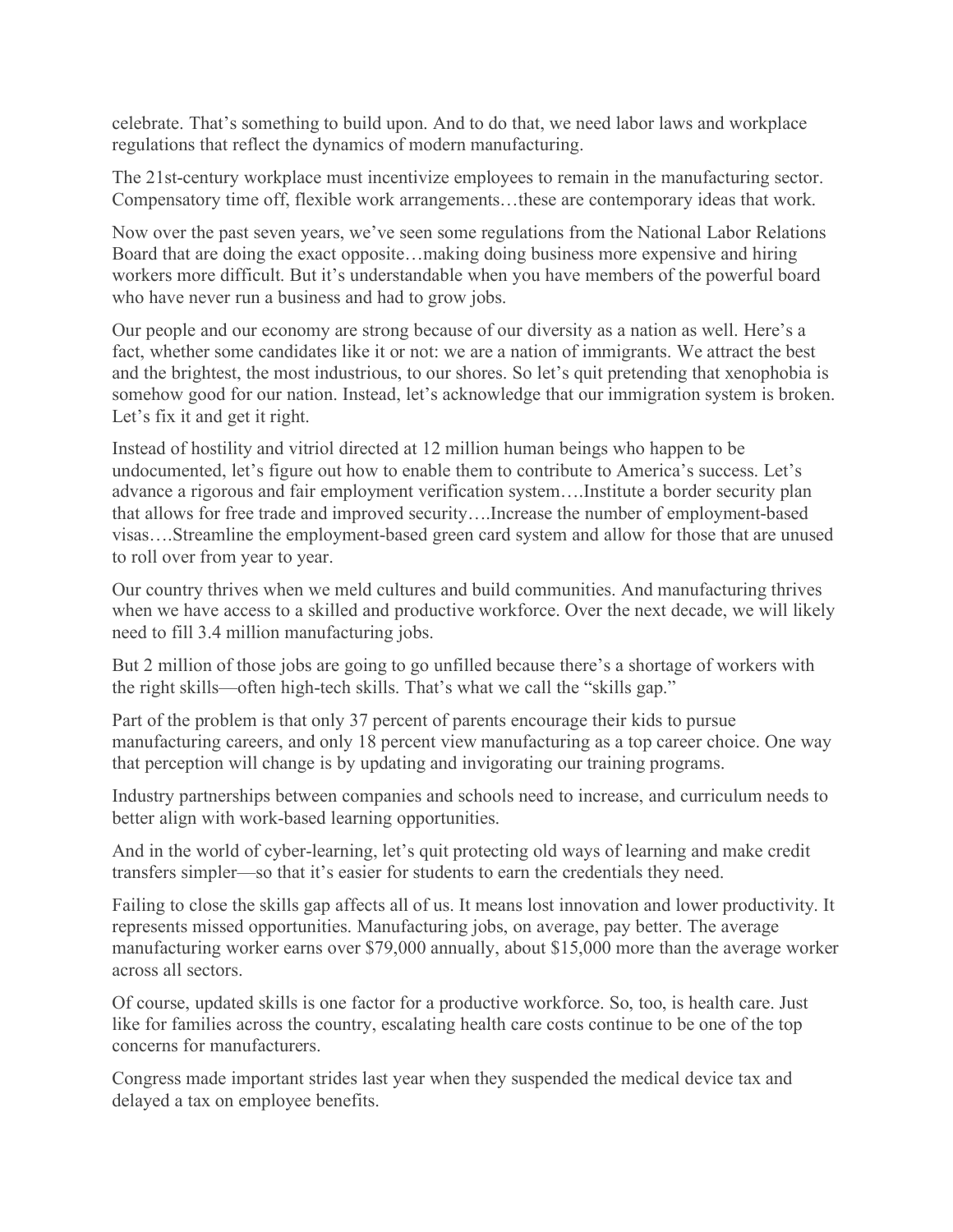The next step is to decrease costs and increase savings for working families. That means higher contribution limits for health savings accounts so each and every person can be given a benefit for financially preparing for their health-related expenses.

For employers, modifying the Affordable Care Act to get rid of unnecessary administrative burdens and promoting wellness programs will further our goal for a healthier society.

Government policy shouldn't limit the options that are offered to employees. But as coverage becomes more and more expensive, that is exactly what is happening. Quality of life matters, and we need to get health care policy right—and soon.

A better, brighter future and more rewarding quality of life are also made possible by our ability as a nation to invest in research, innovation and new technology.

Manufacturers account for more than three-quarters of private-sector spending on research and development. That R&D has brought us new sources of energy, new lifesaving medicines and medical devices, more efficient automobiles and so much more.

We have an obligation to the next generation of Americans to continue leading the way, encouraging innovation and progress.

Last year, Congress finally made the research and development incentive a permanent part of our tax code. That sent a loud and clear message to the world that we are not done inventing the future. Now, let's protect the products that result from innovation.

As international trade agreements are negotiated, our leaders must never back down from our commitment to strong intellectual property protections. Manufacturers must have the ability to defend ourselves against trade secret and intellectual property theft.

And that brings us to the final piece of our agenda: regulatory and legal reform.

It's pretty straightforward: Our legal and regulatory systems are broken. In fact, our regulatory system costs \$2 trillion, while our legal system is more than twice as expensive as major competitors like Japan, France, Canada and the United Kingdom.

Look: smart, transparent and effective regulations are important to a successful system of free enterprise. But manufacturers today bear a disproportionate share of the burden of regulatory compliance costs.

For small manufacturers, regulation costs total almost \$35,000 per employee per year—more than three times the cost for the average U.S. company.

What can we do to bring about a better, commonsense-based approach to regulating? Well, first we streamline the regulatory system. We are committed to protecting our health and safety, but we should sunset outdated and ineffective regulations. Second, we ought to be holding independent regulatory agencies accountable to improve transparency. And third, Congress needs to step up and provide its own regulatory review and analysis, instead of abdicating that responsibility to the executive branch.

And when it comes to our legal system, we need to respect the fact that we are a nation of laws, but no one should be permitted to abuse the system with frivolous lawsuits. Lawyers who do that should be slapped with mandatory penalties. Limits on punitive damages, venue shopping and